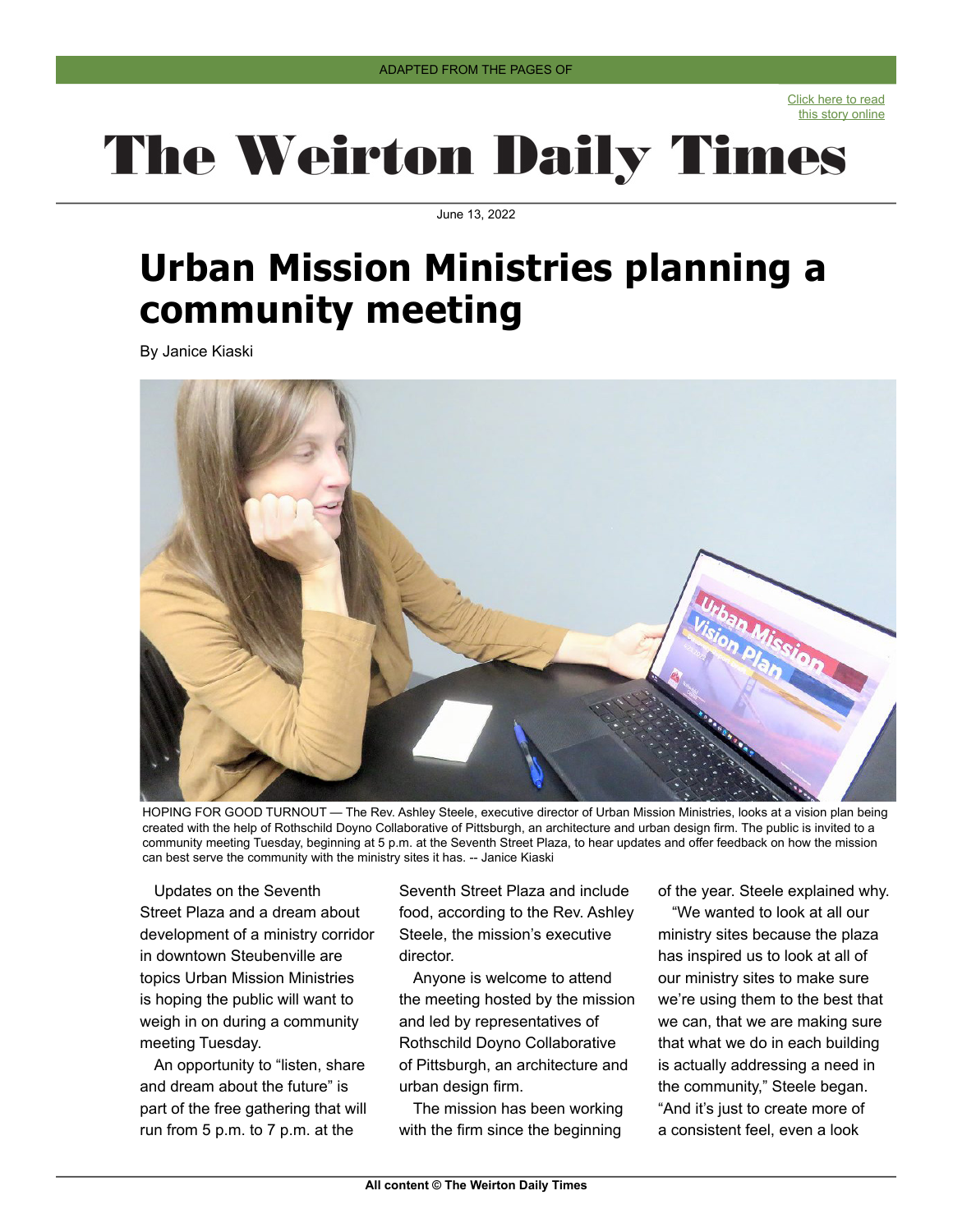## **The Weirton Daily Times**

June 13, 2022

for each of our buildings so that when you drive by, you'd say, 'Oh, that looks like an Urban Mission Ministries site, because we're a little bit scattered."

"From a practical standpoint, working with someone who has that area of expertise is good for us anyways because we need to make sure that we present ourselves in a good way in the community, so people know where they're going if they need to access a service," she continued.

"But the other part of it is that, because they are urban designers, they are helping us think through how do we make the most out of each ministry space that we have, how do we create a consistency with our buildings but also how do we connect them in a way that makes sense, so they've been focusing not only on the plaza — even though that's our anchor — but our warehouse complements that and our War Memorial building complements that and even the green space complements everything that's going to be taking place in this immediate area," she said, referring to the garden area across the street from the warehouse.

"They have done a lot of work with organizations like ours from homeless shelters to food pantries to thrift stores, so they understand what we do, and they're going



Rev. Ashley Steele presents RDCollab's sketchbook page to illustrate the Mission, Vision, and Purpose of Urban Mission.

to try to help us figure out how to do it better with what we have and using them efficiently," Steele said.

"We want to be good stewards of what we've been given, and even though we have a pretty good idea about our shelters and what function they'll be using and already are, with some of our other spaces, there is room for creativity and growth, so that's what they're helping us discern. They're helping us figure that out," she added.

"Their unique approach that we liked that they used with other shelters and food pantries and thrift stores before in the Pittsburgh area is to get as much feedback as they can from the community. In order for them to have a really good idea about who we are, they also need to know what the community thinks and how the community sees us," she said.

While they've generated some feedback, more is welcomed, and a good turnout Tuesday would be helpful toward that effect.

"It would be beneficial for them and, for us, exciting to see our people who have some type of vested interest in the mission, whether they're donors or volunteers or folks who utilize our services or our neighbors," Steele explained.

The work to date has included surveys, on-site walks, interviews and meetings with, for instance, Steubenville City Council members and Jefferson County Chamber of Commerce leadership.